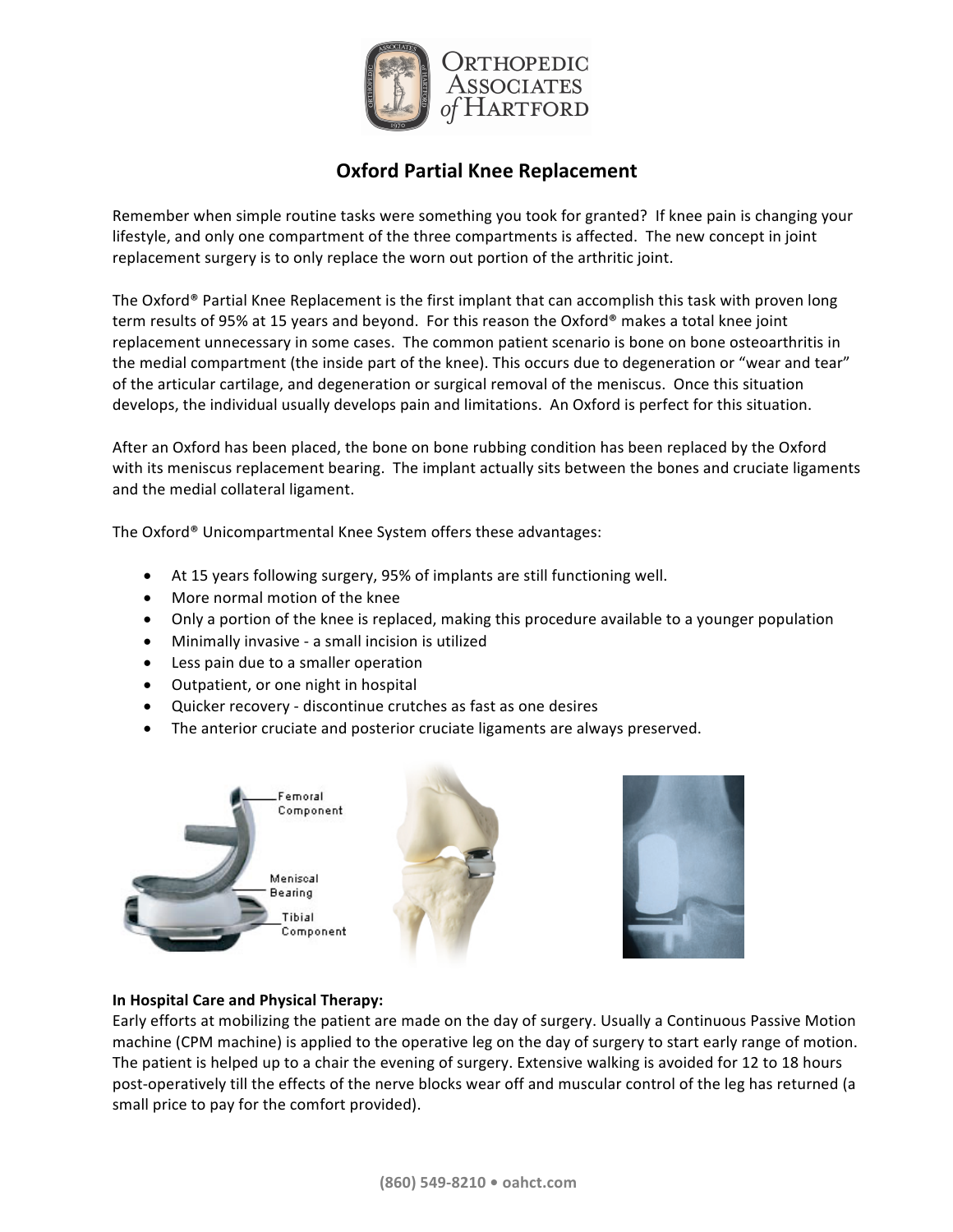

On the day following surgery, the surgical drain (if utilized) is removed. The post-op compressive dressing is changed to a light dressing on post-op day # 2. Immediate full weight bearing is allowed. Range of motion and strengthening exercises are begun. Ambulation is encouraged. Stair climbing is taught. The goal of therapy is to reduce swelling and pain, normalize gait, restore strength, range of motion and balance.

### **Hospital Stay:**

The hospital stay is brief. Many patients are usually discharged home the day after surgery. Very rarely is a two night hospital stay required to meet goals of independent care.

## **Showering Post-operatively:**

It is safe to get the wound wet after the sutures/staples have been removed at the  $1<sup>st</sup>$  post-op visit, until then showers are allowed with a waterproof dressing. If any drainage persists, the wound should be kept clean and dry with a sterile gauze dressing applied and changed as necessary and the incision cleaned with alcohol till it completely stops.

### **Physical Therapy after Hospital Discharge**: Two options are available for post hospital therapy.

1. Home therapy – This is now the most commonly employed option. Most patients have insurance coverage for home therapy. The quality of home therapy is quite excellent. Duration varies, but is generally employed for 1 to 2 weeks.

2. Outpatient therapy - Outpatient therapy in a physical therapy department has the advantage of better equipment vs. what is available in home. More mobile patients often opt for outpatient care. Patients often migrate from home to outpatient therapy as they become more mobile.

### **Prevention of Blood Clots:**

Some type of blood thinner is used in almost all cases to prevent the formation of blood clots. The most common option utilized is the oral administration of enteric coated aspirin (ECASA) 325 MG 1 tablet once a day for 1 month after surgery along with compressive stockings (TEDS).

If you are at high risk for blood clots, oral Coumadin (Warfarin) or fractionated Heparin (Fragmin) subcutaneous injections for 2 weeks will be utilized. If Coumadin is used twice weekly blood work is performed to ensure that the blood is not "too thin" and the dosing is correct to reduce the risk of blood clots. ECASA 325 mg twice daily is recommended for the next 2 weeks after the Coumadin or Fragmin is stopped.

### **Time on Walker or Crutches:**

Full weight bearing is allowed immediately after surgery. Most patients can wean off the walker or crutches as their muscle function, swelling and soreness allows. Many patients have moved to the use of a cane by 5 to 7 days post-op.

### **Time on a Cane:**

Once off the walker or crutches, the use of a cane in the opposite hand is helpful for another week. Most physically fit patients are off all ambulatory aids including a cane by 2 weeks post-op.

### **Time until Return to Driving:**

Patients should not return to driving until cleared to do so post-op. In part this is due to liability issues if an accident should occur. It is generally safe to return to driving 2 to 4 weeks post-operatively (shorter for a left knee, longer for a right knee)